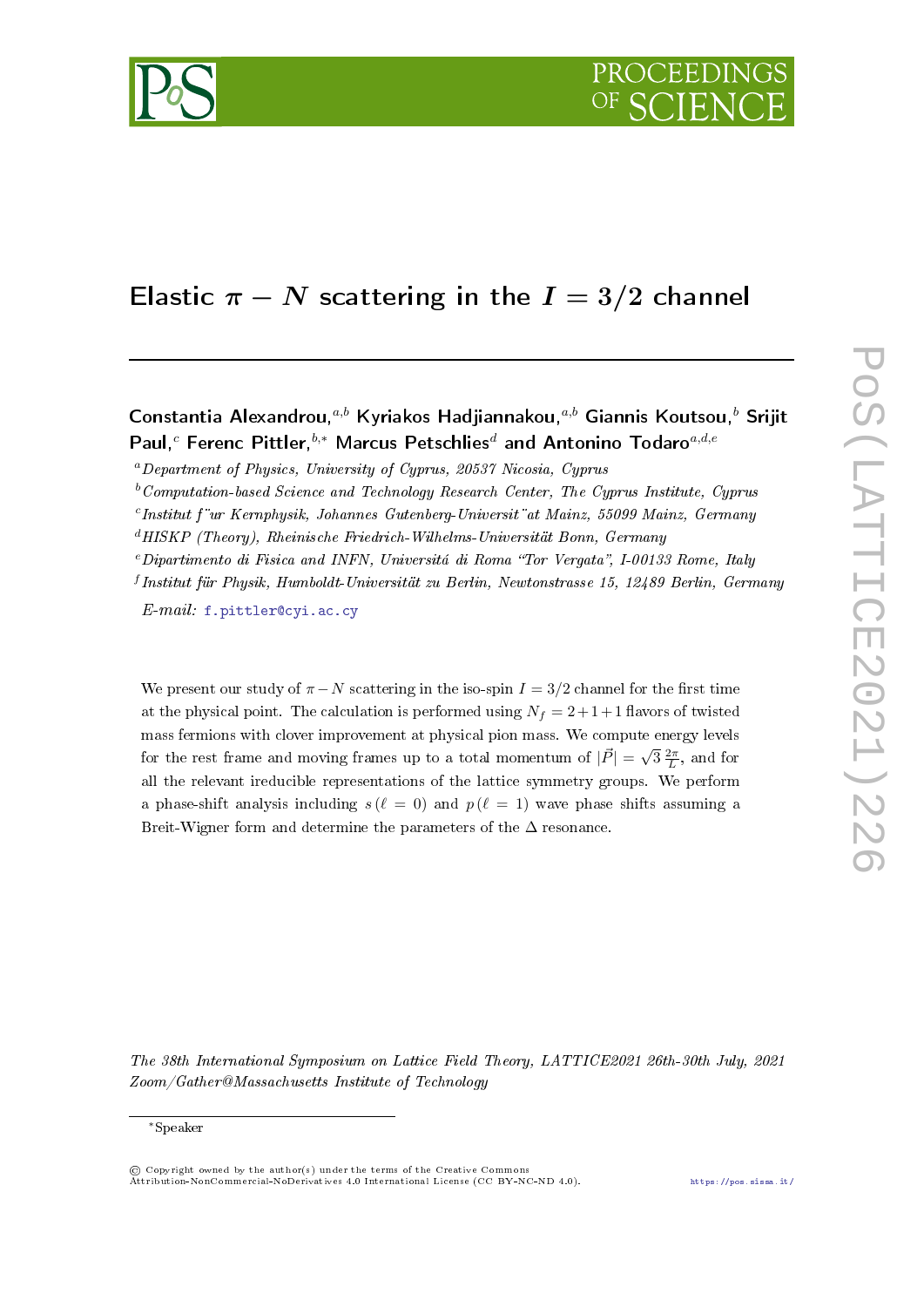## 1. Introduction

The study of resonances with lattice methods in Euclidean field theory has matured from the initial proposal by Lüscher  $[2]$  to deploy the finite volume as a probe for scattering properties of hadrons. A prime example that speaks to these current capabilities are the numerous studies of meson-meson scattering, and in particular of the  $\rho(770)$  meson. Determinations of  $\rho$  resonance parameters have been carried out by a number of lattice QCD collaborations. More recently, lattice calculations of the  $\rho$  have been advanced even to the point of physical pion mass  $[3-7]$  $[3-7]$  $[3-7]$ .

With meson-baryon scattering the situation is less advanced by comparison. A natural step is the study of the simplest resonance in pion-nucleon  $(\pi - N)$  scattering, namely the well-known  $\Delta(1232)$ . Moreover, with presently available gauge configurations we can approach elastic  $\pi - N$  scattering at physical pion mass, with realistic comparison to experimental results. This is the topic of our contribution. The  $\Delta$  is the lightest baryon spin-3/2 resonance. It is well isolated from other resonances and decays almost exclusively to  $\pi - N$ . The decay  $\Delta \rightarrow N\gamma$  corresponds to less than 1% of the total decay width. Besides the theoretical interest, the presence of  $\Delta$  in compact neutron stars makes it important for phenomenology as well. The interaction between  $\Delta$  and nucleon could generate thermodynamic instabilities in compact neutron stars [\[8\]](#page-8-1).

<span id="page-1-0"></span>

Figure 1: Left: Previous determinations of the  $\Delta$ -resonance mass as function of the pion mass. In italics we give the method which is used in the computation. Right: The inelasticity of the scattering in the  $\Delta$  channel, shaded gray area shows the energy range considered in this work. Data is taken from [\[12\]](#page-8-2).

With the left-hand plot in Fig. [1](#page-1-0) we briefly comment on already available lattice studies of the  $\Delta$  and its coupling to the  $\pi$  − N state. Two different type of methods were previously used to study  $\Delta$  resonance parameters: the Lüscher approach mentioned above and denoted as Luescher-method in the legend, and the transfer matrix approach introduced in Ref. [\[9\]](#page-8-3) denoted as *Michael,McNeile-method.* However, the latter method assumes a quasi-stable  $\Delta$ state perturbatively close in mass to  $\pi$ −N threshold, to extract the  $\Delta$ −Nπ transition matrix element and the coupling. At this early stage the displayed individual studies given by the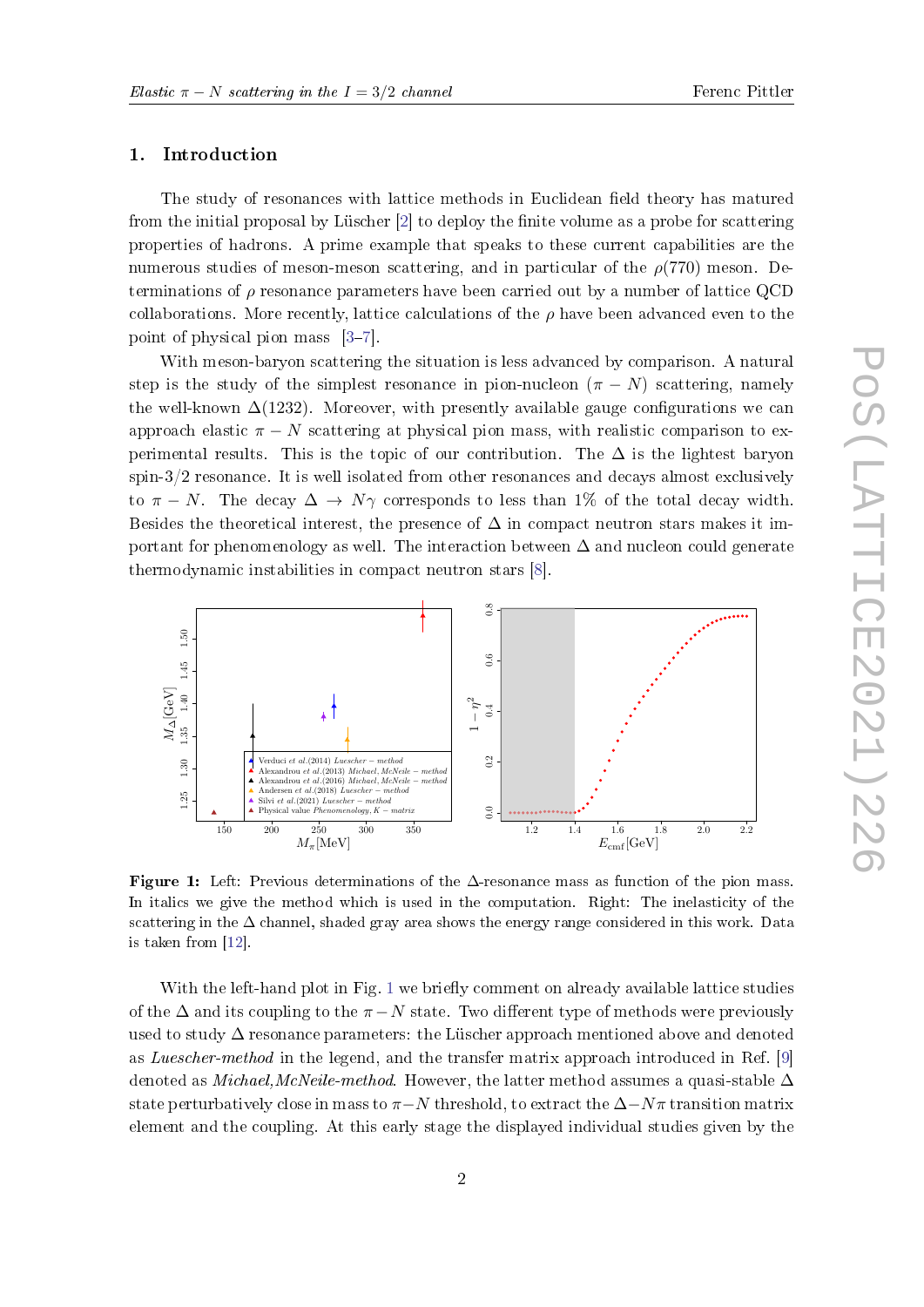<span id="page-2-0"></span>

| ensemble $M_{\pi}/\text{MeV}$ $M_N/\text{MeV}$ $M_{\pi}L$ $a/\text{fm}$ $N_{\text{conf}}$ $N_{\text{src}}$ |  |  |  |
|------------------------------------------------------------------------------------------------------------|--|--|--|
| $cB211.072.64$   139.43(9) 944(10) 3.622(3) 0.0801(2)   388 64                                             |  |  |  |

Table 1: Parameters of the ensemble used in this work; further details are given in Ref. [\[10\]](#page-8-4). The right-most columns give the number of gauge configurations employed  $N_{\text{conf}}$  and the number of point sources used per configuration  $N<sub>src</sub>$ 

pion mass, at which they were carried out, differ completely by lattice action, type and size of discretization artifacts and finite-volume effects. We report on our Lüscher-method based  $\pi$ −N elastic scattering analysis in the  $\Delta$  channel, for the first time directly at physical pion mass and with strange and charm quark close to their physical values. This setup provides us with the well-known numeric difficulty of fast exponential deterioration of the signal-to-noise ratio in (meson-)baryon correlators and given the low pion mass only a small energy range of the  $\pi - N$  system for elastic scattering  $E_{2,\text{thr}} = m_N + m_{\pi} \leq \sqrt{s} \leq m_N + 2m_{\pi} = E_{3,\text{thr}}$ , between 2- and 3-particle threshold, where the 2-particle quantization condition is rigorously applicable. However, we take the SAID inelasticity data [\[12\]](#page-8-2) shown in the right-hand plot of Fig. [1](#page-1-0) as indication, that p-wave  $\pi - N$  scattering can be treated as elastic up to  $\sqrt{s} = 1.4 \text{ GeV}.$ 

### 2. Simulation details

In our simulation setup we use  $N_f = 2 + 1 + 1$  flavors of twisted-clover fermions with physical quark masses from the Extended Twisted Mass Collaboration (ETMC). The important ensemble properties regarding this work are summarized in Table [1.](#page-2-0) More detailed description is given in Ref. [\[10\]](#page-8-4).

As an input for the Lüscher analysis we determine the spectrum of the  $\pi - N$  system in the  $I = 3/2$  channel from correlation functions of single- ( $\Delta$ -like) and 2-hadron ( $\pi N$ ) interpolators

$$
C_{XY}(\vec{p},t) = \langle O_X^{\vec{p}}(t) \ \bar{O}_Y^{\vec{p}}(0) \rangle \,, \quad X, Y \in \{\Delta, \pi N\} \,,
$$

with total momentum (and individual particle momenta) up to  $|\vec{p}| = \sqrt{3} \frac{2\pi}{L}$  $\frac{2\pi}{L}$ . We use the standard interpolating operators for the  $\Delta$  at maximal  $I_3 = +3/2$ , the  $\pi^+$  and proton N given by:

$$
O_{\Delta,\mu} = \varepsilon_{abc} \left( u^a C \gamma_\mu u^b \right) u^c, \quad O_\pi = \bar{d} \gamma_5 u, \quad O_N = \varepsilon_{abc} \left( u^{at} C \gamma_5 d^b \right) u^c \tag{1}
$$

For the  $\pi - N$  2-hadron interpolator we use the product of the single hadron interpolators  $\pi$  and N. Here we only briefly review our method for calculating two hadron two-point functions. For further details we refer to Ref. [\[13\]](#page-8-5). Describing the propagation from source to sink we use point source propagators and in the case of the two-hadrons we use the sequential source technique. The sink to sink propagation is replaced in the  $\pi N$  to  $\pi N$ correlation functions by fully time diluted stochastic source/propagator pairs, along which we cut the diagrams into reusable "factors". For the latter we implemented GPU-kernels,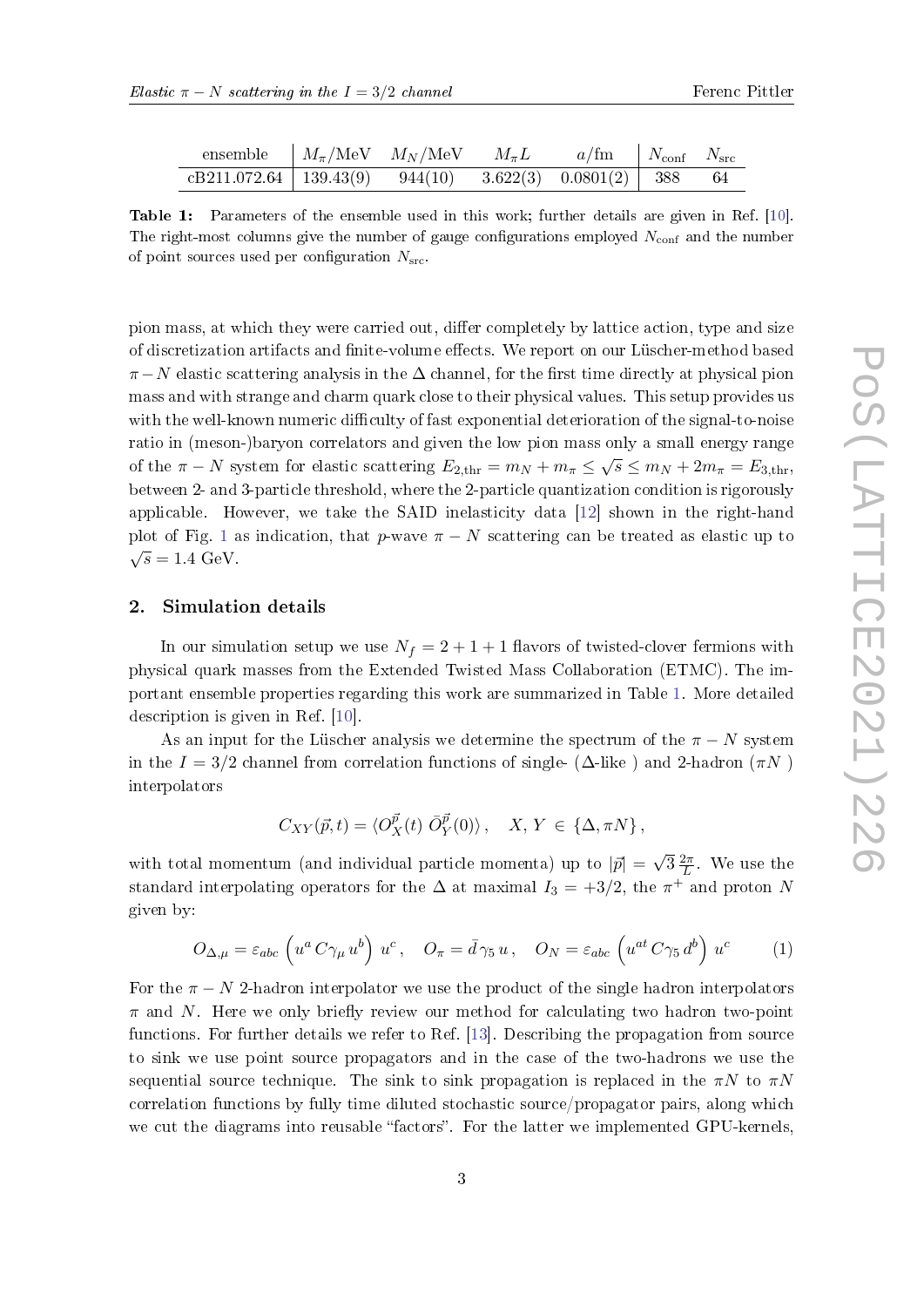| $\vec{p}_{\text{tot}}/(2\pi/L)$ | $\Lambda$      | $\ell$            | $N_{dim}$  |
|---------------------------------|----------------|-------------------|------------|
| (0, 0, 0)                       | G1u            | $s, \ldots$       | $8\times8$ |
| (0, 0, 0)                       | Hg             | $p, f, \ldots$    | 9x9        |
| (0, 0, 1)                       | G1             | $s, p, d \ldots$  | 24x24      |
| (0, 0, 1)                       | G <sub>2</sub> | $p, d, \ldots$    | 18x18      |
| (1, 1, 0)                       | (2)G           | $s, p, d, \ldots$ | 30x30      |
| (1, 1, 1)                       | (3)G           | $s, p, d, \ldots$ | 16x16      |
| (1, 1, 1)                       | F1.            | $p, d, \ldots$    | 6x6        |
| (1, 1, 1)                       | F2             | $p, d, \ldots$    | 6×6        |

<span id="page-3-0"></span>Table 2: Momentum frames and irreducible representations used in this work. Second column  $(\ell)$  indicates the infinite volume partial waves contributing to the irreducible representation. In the third column we show the size of the 2d matrix used in the GEVP for the particular irrep.

which reduce 2- and 3-fold propagator products, including momentum projection. All propagators receive Gaussian smearing at source and sink, with  $N<sub>G</sub> = 140$  smearing steps and weight  $\alpha_G = 0.5$ , with APE smeared gauge field in the Gaussian smearing kernel with  $N_{APE} = 60$ ,  $\alpha_{APE} = 0.5$ .

In discretized and finite volume we project interpolating operators to the irreducible representations (irreps  $\Lambda$  with rows  $\mu$ ) of the lattice rotation group  ${}^2O_h$  in the rest frame of the  $\pi - N$  system, and the irreps of its subgroups in moving frames with total momentum  $\vec{p}_{tot}$  (little groups  $LG(\vec{p}_{tot})$ ). The subduction coefficients U for the group projection of correlators

$$
C_{\mathcal{A}_{\text{sink}}, \mathcal{A}_{\text{source}}}^{\Lambda, \beta, \mu, \vec{p}_{tot}} = \sum_{\mathcal{B}_{\text{sink}}, \mathcal{B}_{\text{source}}} U_{\mathcal{B}_{\text{sink}}}^{\star, \beta, \mu o_{\text{sink}}} U_{\mathcal{B}_{\text{source}}}^{\beta, \mu o_{\text{source}}} C_{\mathcal{B}_{\text{sink}}} \mathcal{B}_{\text{source}}
$$
(2)

with compound indices  $\mathcal{B} = \{\vec{p}_{\pi}, \vec{p}_{N}, \alpha\}$  for particle momenta and irrep occurrence, are determined based on [\[14\]](#page-8-6) with a Gram-Schmidt decomposition for multiple occurrences. The sum at the source and sink is restricted to have a fixed momentum amplitude i.e.  $\mathcal{A} = \{ |\vec{p}|^2_{\pi}$  $\frac{2}{\pi}$ ,  $|\vec{p}|_{\rm N}^2$  $\mathcal{L}_{\text{N}}$ ,  $o$ }. To obtain the first few energy levels we solve the generalized eigenvalue problem (GEVP) for the correlation matrix  $(C^{\Lambda,\beta=0,\mu,\vec{p}_{tot}})$  and fit the resulting eigenstates with a single exponential decay:

$$
C_{ij}^{\Lambda,\mu,\vec{p}_{\text{tot}}}(t) u_j^n(t) = \lambda^n(t,t_0) C_{ij}^{\Lambda,\mu,\vec{p}_{\text{tot}}}(t_0) u_j^n(t_0)
$$
\n(3)

$$
\lambda^n(t, t_0) \propto e^{-E_n(t - t_0)}.\tag{4}
$$

We summarize in Table [2](#page-3-0) the momenta and irreps used in this work together with the dominant partial waves the given irreps contribute to, and the size of the correlation matrix used in the GEVP analysis.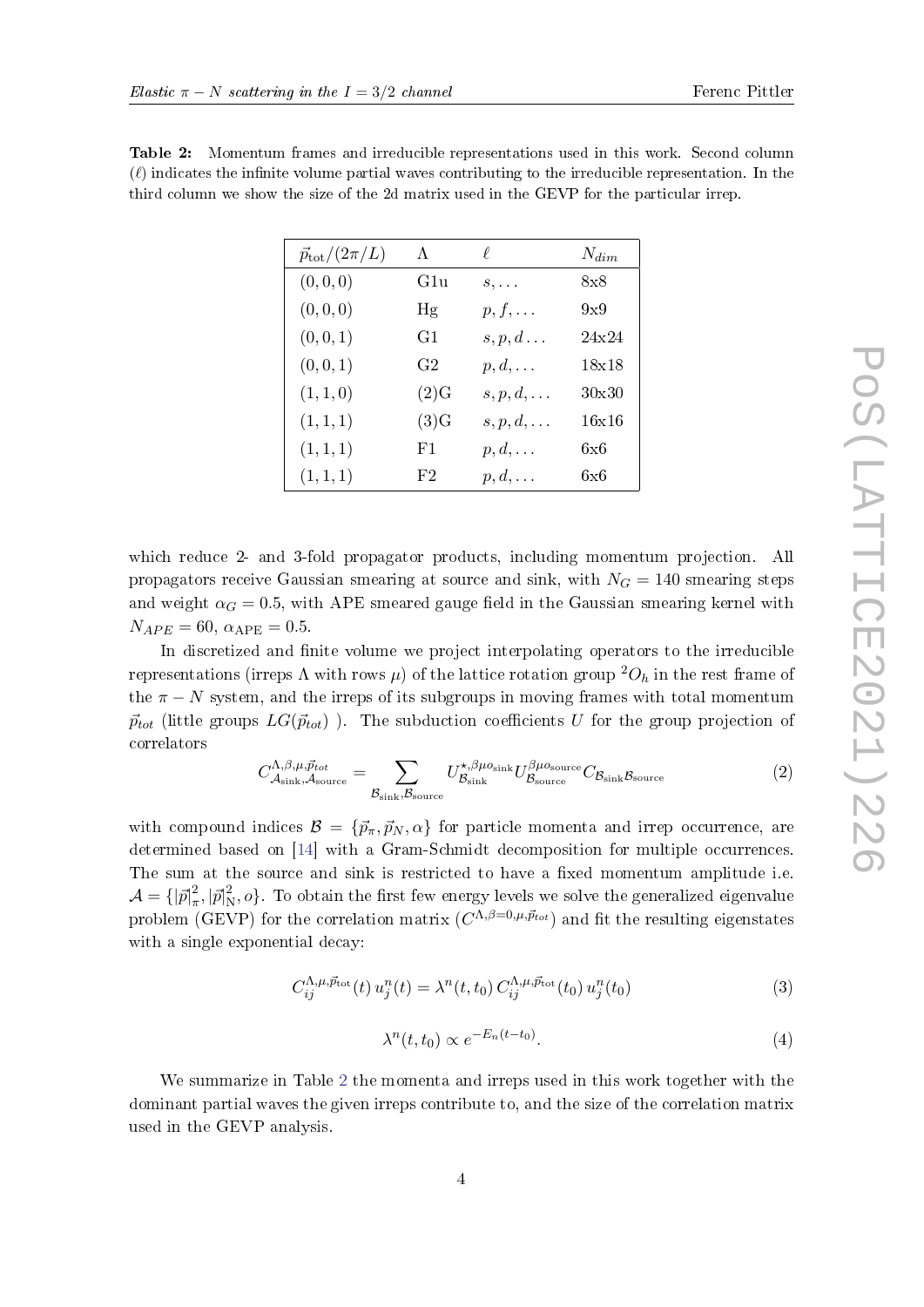#### 3. Determining the interacting spectrum

The interaction in the spectrum shows up as a resulting shift of the energy levels with respect to the non-interacting ones. The energy shift is determined from a GEVP. The basis for the GEVP were selected by requiring a stable behavior of the effective mass under removing/changing a few basis vectors. An example for the basis selection we show on the left plot of Fig. [2.](#page-4-0) We extract the energy levels using single state fits to the principal correlators. We choose  $t_{\text{min}}$  by requiring agreement between single and two-states fits and stability by increasing or decreasing  $t_{\text{min}}$  by one in lattice units. An example for the stability we show on the right panel of Fig. [2.](#page-4-0) the results from single and two-state fits.

<span id="page-4-0"></span>

**Figure 2:** Example for GEVP results in irrep  $G_1$  of the little group  $2C_{4v}$ . Left: The dependence of the principal correlator effective mass on the basis for the GEVP. Set  $1$  consists of interpolators from all available momentum configurations and occurrences, Set  $1 =$  ${\Delta_{1-4}; \pi_1 N_0|_{1-2}; \pi_0 N_1|_{1-2}, \pi_2 N_1|_{1-4}; \pi_1 N_2|_{1-4}; \pi_3 N_2|_{1-4}; \pi_2 N_3|_{1-4} }$ , where the subscript denotes particle momentum and occurrences  $|\vec{p}|/(2\pi/L)|1-\cdots$ . In Set 2 we take into account half of the occurrences from Set 1 using the signal quality for selection criteria. In Set 3 we have replaced the two occurrences from Set 2 from momentum combinations  $\pi_2N_3$  and  $\pi_3N_2$  with the other two in Set 1. Right: Stability of single and two states fits to the principal correlators as a function of  $t_{\min}$ . Gray bands are representing the final fit results from the chosen fit range.

Our results for the interacting spectrum are shown in Fig. [3.](#page-5-0) As an input for the Lüscher-analysis we restrict the energy window to be below 1.3 GeV, in order to keep contamination from inelastic scattering small.

#### 4. Phase shift analysis

The connection between the finite volume two-particle interacting spectrum and the infinite-volume resonance parameters is encoded in the Lüscher quantization conditions (LQC-s). Mathematically, they are determinant equations given by

<span id="page-4-1"></span>
$$
\det \left( M_{J\ell n,J'\ell'n'}^{\Lambda}(s) - \delta_{JJ'} \, \delta_{\ell \ell'} \, \delta_{nn'} \, \cot \delta_{J\ell}(s) \right) = 0, \tag{5}
$$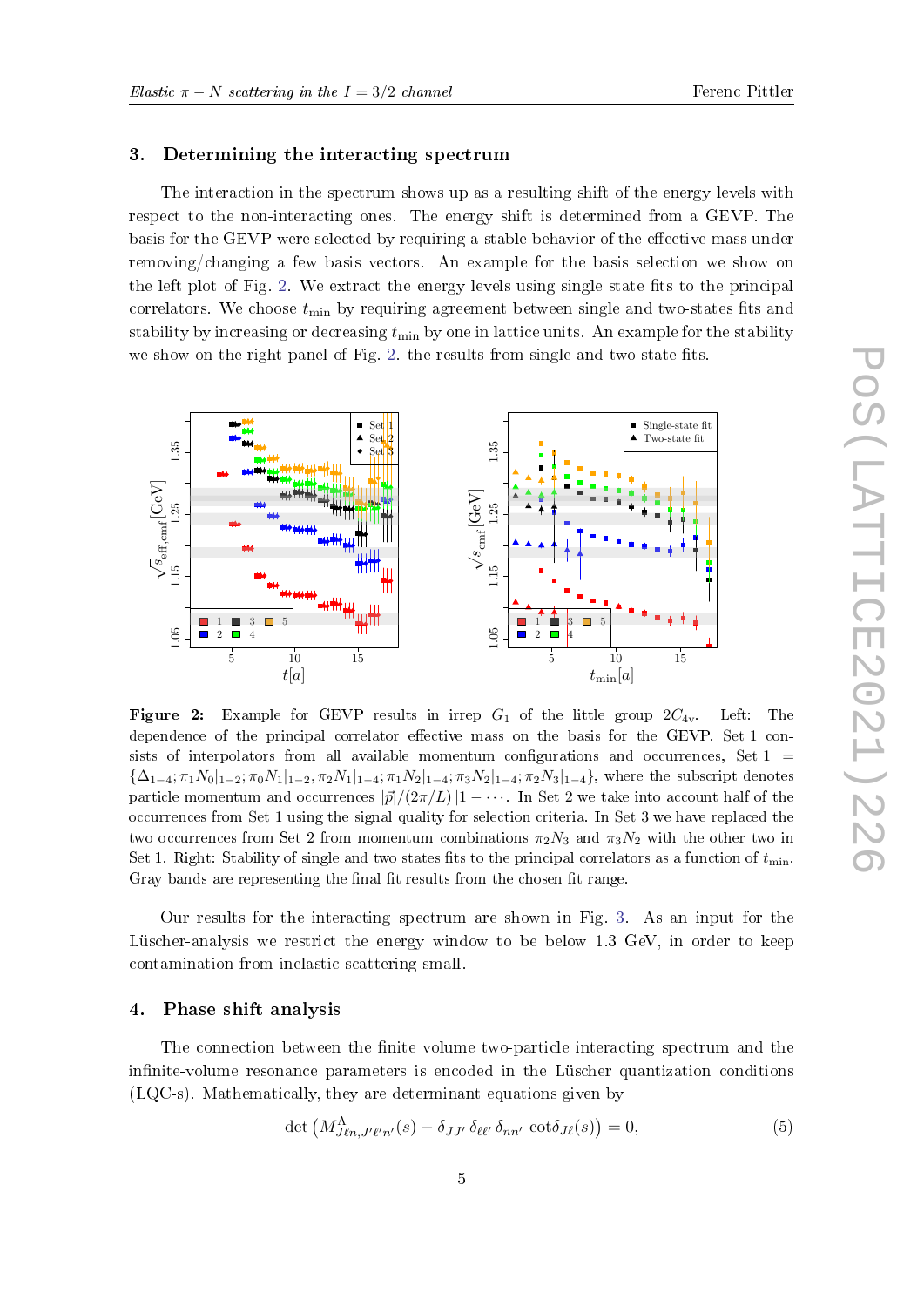

<span id="page-5-0"></span>

Figure 3: The invariant mass  $\sqrt{s}$  for the levels of the  $\pi - N$  system in the rest and moving frames up to 3 lattice units of momentum and for all irreducible representations of the lattice rotation group. The  $N\pi$  and  $N\pi\pi$  thresholds are indicated by dashed and dotted horizontal lines respectively. The non-interacting energies for each irrep and frame is indicated by bold dashed horizontal segment.

where  $M^{\Lambda}$  is the finite volume Lüscher function[\[14\]](#page-8-6),  $\delta_{J\ell}$  is the infinite volume scattering phase shift for total angular momentum J and orbital angular momentum  $\ell$ , and n is the occurrence of the irreducible representation  $\Lambda$ . We parameterize the energy dependence of the infinite volume phase shift. In this work, we use the s and p–wave phase shift parameterized by a constant scattering length and a Breit-Wigner type of resonance, respectively.

$$
\cot \delta_{\frac{1}{2}0}(s) = a_0 q_{\text{cmf}}(s), \quad q_{\text{cmf}}^2(s) = \frac{\left(s - M_N^2 - M_\pi^2\right)^2 - 4M_N^2 M_\pi^2}{4s} \tag{6}
$$

<span id="page-5-2"></span><span id="page-5-1"></span>
$$
\tan \delta_{\frac{3}{2}1}(s) = \frac{\sqrt{s} \Gamma(\Gamma_R, M_R, s)}{M_R^2 - s}, \quad \Gamma(\Gamma_R, M_R, s) = \Gamma_R \left(\frac{q_{\text{cmf}}(s)}{q_{\text{cmf}}(M_R^2)}\right)^3 \frac{M_R^2}{s} \tag{7}
$$

To obtain the Lüscher prediction of the finite volume spectrum for a given resonance mass  $(M_R)$  and resonance width  $(\Gamma_R)$  we solve the LQC eq. [\(5\)](#page-4-1) numerically. In the angularmomentum we truncate the LQC by  $\ell = 1$ , and consider only the two partial waves in eq. [\(6\)](#page-5-1) and [\(7\)](#page-5-2). To estimate the effect of the truncation in  $\ell$  we determine the roots of LQC using physical parameters for s and p–wave and including  $\ell = 3$  ( $\ell = 2$ ) in the centeroff-mass frame (moving frames). We use  $\tan{(\delta_{J\ell})} = (a_\ell q_{\rm cmf})^{2\ell+1}$  to parameterize higher partial waves with  $a_{\ell} = -0.001 \frac{1}{\text{MeV}^{2\ell+1}}$ . We show the comparison of this test with our numerically determined spectrum on Fig. [4.](#page-6-0) These results show that the third energy level in the Hg and already the second energy level in the G2 irrep cannot be explained solely using the dominant p-wave approximation and thus are not expected to play a role in the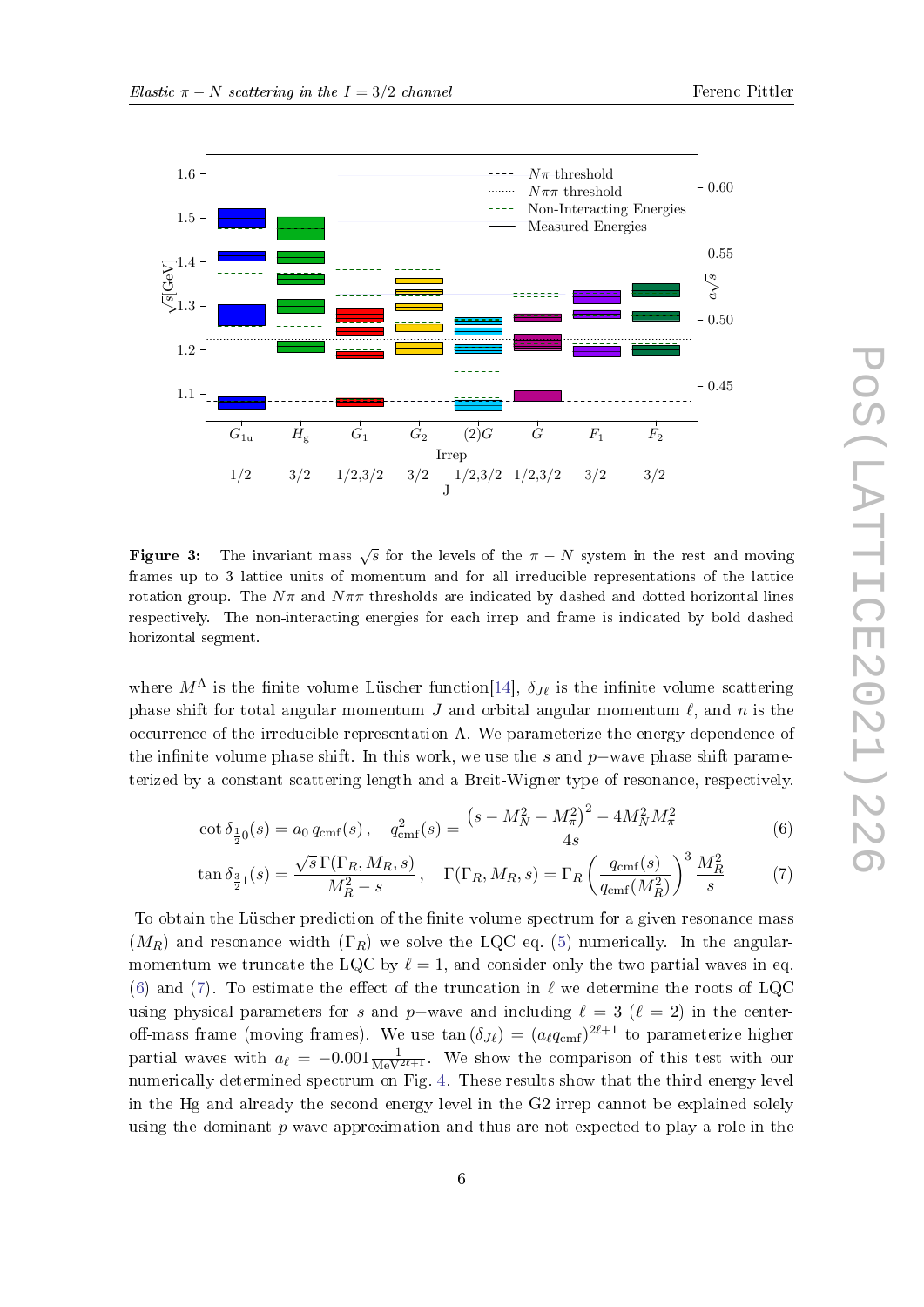<span id="page-6-0"></span>

**Figure 4:** LQC for irrep Hg (left) and G2 (right) using partial waves  $\ell = 1, 2, 3$ . LQC with  $\ell = 1$  $(\ell \geq 1)$  shown by continuous red (blue) curve and corresponding roots with triangle (rectangle) symbols. Lattice results are shown with big yellow circle with error bar. Red triangles and blue circles are obtained using the inverse Lüscher method as described the text in detail.

<span id="page-6-1"></span>

Figure 5:  $I = 3/2$  phase shift of the  $\Delta$  resonance. Errors are determined using jackknife resampling. At the bottom of the plot with thin vertical lines we indicate the non-interacting energies.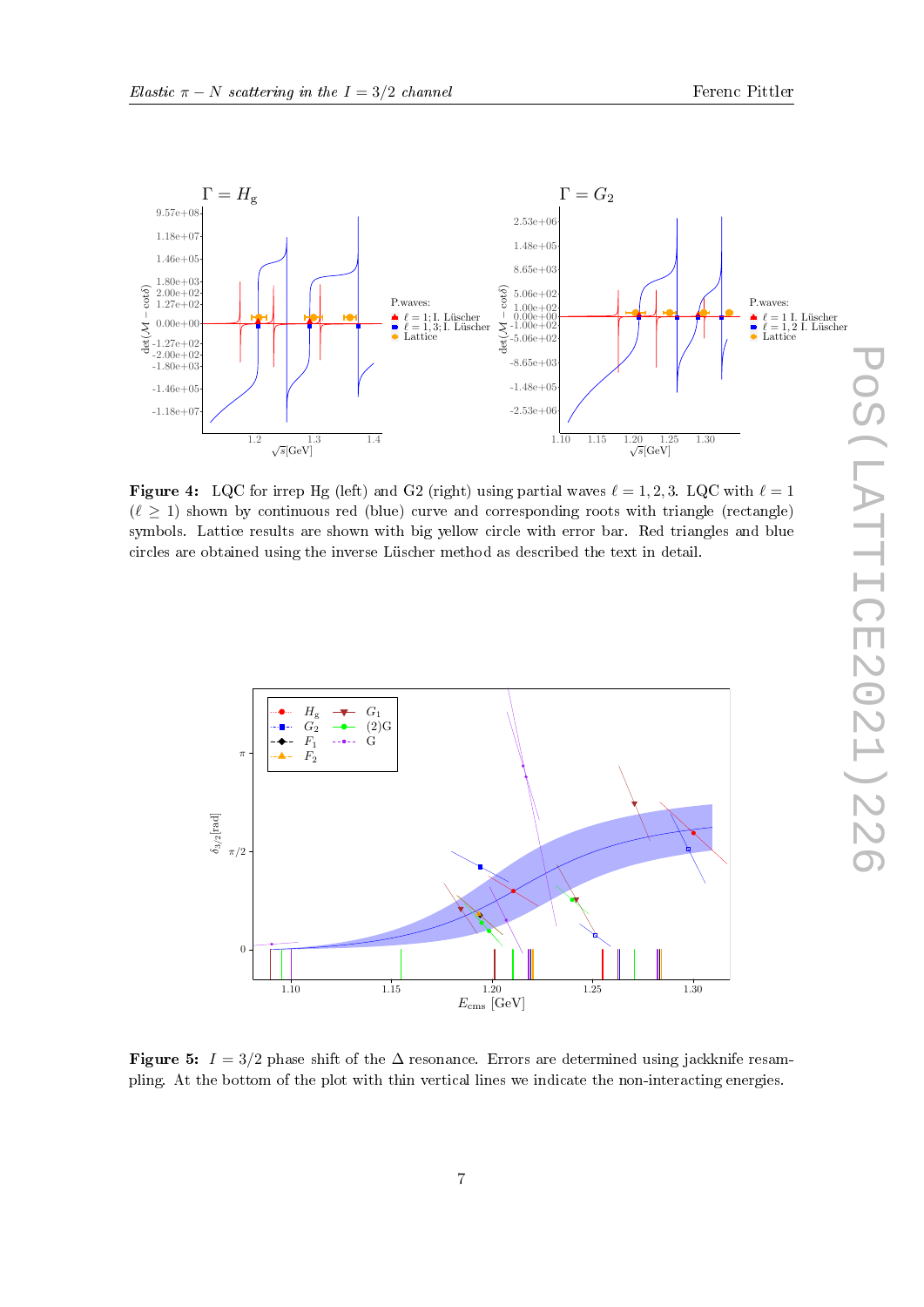description of the resonance. For this reason we omit them from the final analysis. The parameters of the  $\Delta$  resonance are determined through a non-linear fit of the energy levels to the finite volume spectrum obtained by the  $LQC$ -s. For the parameters of the resonance we obtain  $M_R = 1255(25)$  MeV,  $\Gamma_R = 140(120)$  MeV and for the s-wave scattering length  $a_0 = -0.0016(6) \text{MeV}^{-1}$  from the fit with an overall  $\chi^2/\text{dof.} = 0.88$ . We show the fitted phase-shift curve together with the computed phase-shifts for the energy levels in Fig. [5.](#page-6-1) The uncertainty band on the phase-shift curve is determined using jackknife resampling.

#### 5. Conclusions

Our presented analysis is the first numerical resonance calculation at the physical point in the meson-baryon sector. We determined the parameters of the Delta resonance using Lüscher's method and find

$$
M_R = 1255 (25)
$$
 MeV,  $\Gamma_R = 140 (120)$  MeV  $(m_{\pi} = 139.43(9)$  MeV) (8)

compared to the experimentally determined values of  $M_R^{\rm exp}\ =\ 1232\,$  MeV and  $\Gamma_R^{\rm exp}\ =\ 1232$ 120 MeV. Our analysis is barely sensitive to the width of the resonance. Our future plans include the determination of the scattering length and investigation of the  $I = 1/2$  channel as well, in order to determine the  $\sigma$ -term.

#### 6. Acknowledgment

We would like to thank all members of ETMC for their constant and pleasant collaboration. The project is supported by PRACE under project "The  $N_{\pi}$  system using twisted mass fermions at the physical point" (pr79), the measurements are done on the Piz-Daint cluster at CSCS. KH is supported by the Cyprus Research Promotion foundation under contract number POST-DOC/0718/0100 and EuroCC project funded by the Deputy Ministry of Research, Innovation and Digital Policy and Cyprus The Research and Innovation Foundation and the European High-Performance Computing Joint Undertaking (JU) under grant agreement No 951732. The JU receives support from the European Union's Horizon 2020 research and innovation program. FP acknowledges financial support from the Cyprus Research and Innovation Foundation under project "NextQCD", contract no. EXCELLENCE/0918/0129. MP gratefully acknowledges support by the Sino-German collaborative research center CRC-110. The open source software packages QUDA  $[15-17]$  $[15-17]$  $[15-17]$ , R  $[18, 19]$  $[18, 19]$  $[18, 19]$  have been used.

#### References

- [1] L. Maiani and M. Testa, Phys. Lett. B 245, 585-590 (1990) doi:10.1016/0370-2693(90)90695-3
- <span id="page-7-0"></span>[2] M. Luscher, Nucl. Phys. B 354, 531-578 (1991) doi:10.1016/0550-3213(91)90366-6
- <span id="page-7-1"></span>[3] M. Werner et al. [Extended Twisted Mass], Eur. Phys. J. A 56, no.2, 61 (2020) doi:10.1140/epja/s10050-020-00057-4 [arXiv:1907.01237 [hep-lat]].
- [4] Y. Akahoshi, S. Aoki and T. Doi, Phys. Rev. D 104, no.5, 054510 (2021) doi:10.1103/PhysRevD.104.054510 [arXiv:2106.08175 [hep-lat]].